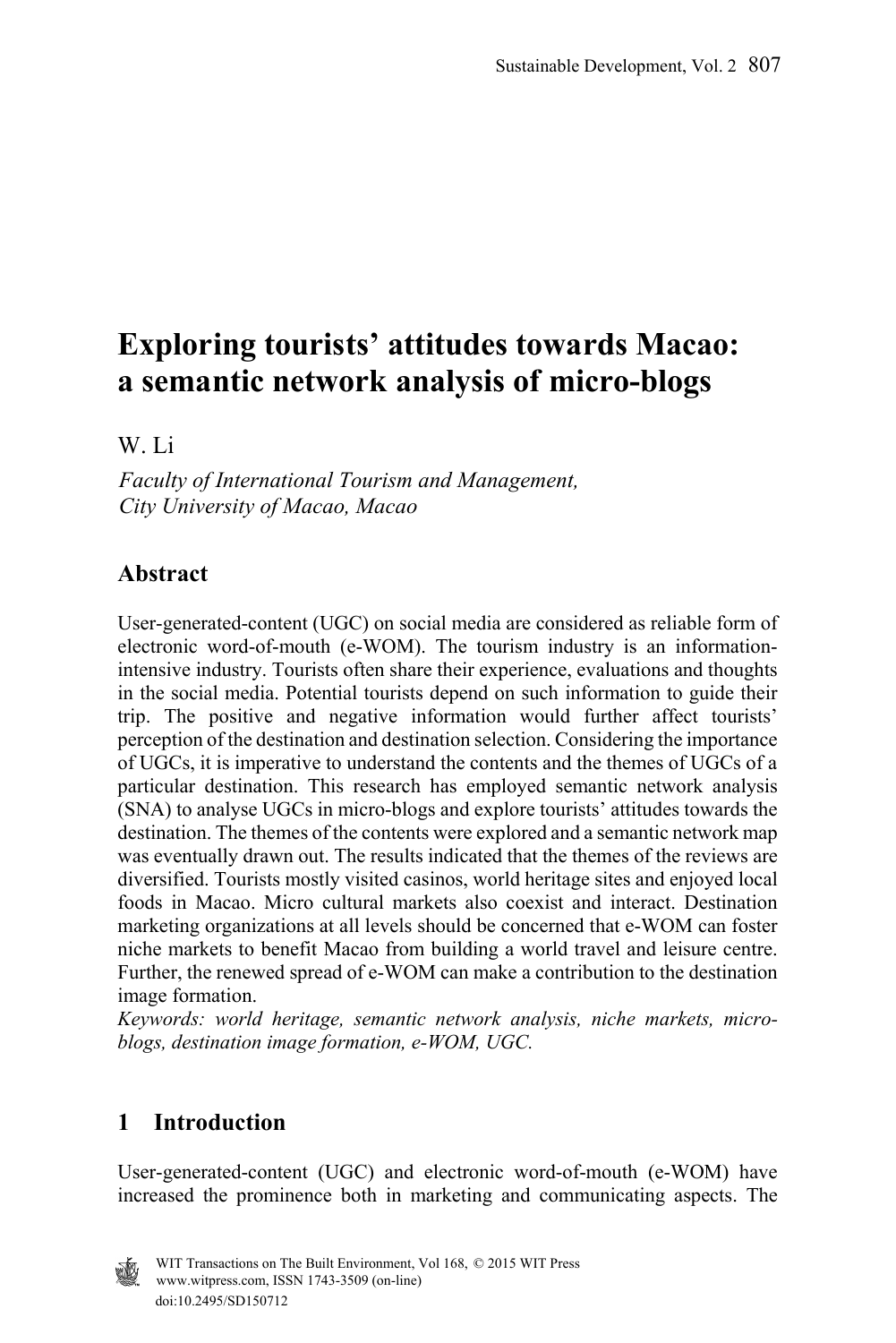advancement of technology has facilitated the communication over the Internet. Earning positive e-WOM from consumers is one of the goals in the marketing for the impact of e-WOM is substantial in tourism industry. Internet has become a basic tool to help users make decisions [1]. Consumers today find e-WOM is more credible than conventional advertising produced by business and organization [2]. Reports have shown that increased users have relied on online opinions from other experienced consumers for destinations [3]. E-WOM could be positive, negative and neutral. Users' final decision about a product or service is based on information searching, comparison and evaluations [2, 3]. Researchers have considered that e-WOM is more powerful than more traditional advertising tools [4]. Tourists tend to share their opinions, feelings and experience of pre or post consumption in cyberspace. The online information could affect travel plans and decisions to travel [5]. It has been validated that the passive, negative, and unfavourable e-WOM has a very strong negative impact on a destination's image [6]. UGCs as credible word-of-mouth have shown the impact from marketing perspective. With the help of social media, knowledge and experience obtained in tourism is more easily to be communicated to the public [7]. Shared words and photographs are the reflections of tourists' real evaluations, opinions and experience in the destination. UGCs also have worked as information source for tourists who are searching information about a particular destination [8]. The information would further shape perceived destination image and would influence other users' decision-making process [1, 2]. E-WOM played an important role as a destination image formation agent [8]. The variations in the perceived destination image affects tourist destination choice and their loylty to the destination [9]. Analysis of UGCs can generate useful information to help understand tourist evaluations, opinions and experience of the destination and predict the subsequent behaviors.

 Macao is intended to be a world tourism and leisure center. To avoid heavily depending on the gaming industry, Macao has to diversify tourism and leisure activities. The rationale behind the proposition is the abundant tourism resources in Macao, such as gaming industry, world heritage sites, sports events and International festivals [10]. It is necessary for destination tourism operators and government officers to understand the authentic tourist attitudes toward the destination before they take measures to modify the situation. This study tries to explore tourist opinions of Macao through Sina micro-blogs. Tourists adopt social media as a communication channel where they can elaborate and present their thoughts, opinions and experience [11]. Among the many kinds of social media, micro-blogs are distinct for its short descriptiveness, responsiveness, promptness and mobile-based convenience. The shared contents online are user generated contents which are effective in persuading others and shaping perceived destination image [12]. Reviewers regard them as credible and trustworthy than traditional marketing communication and rely on the UGCs as a supportive tool for their travel decisions [12, 13]. Applying semantic network analysis of texts and content analysis of the images on Sina micro-blogs has revealed more useful information about the real tourist experience in the destination.

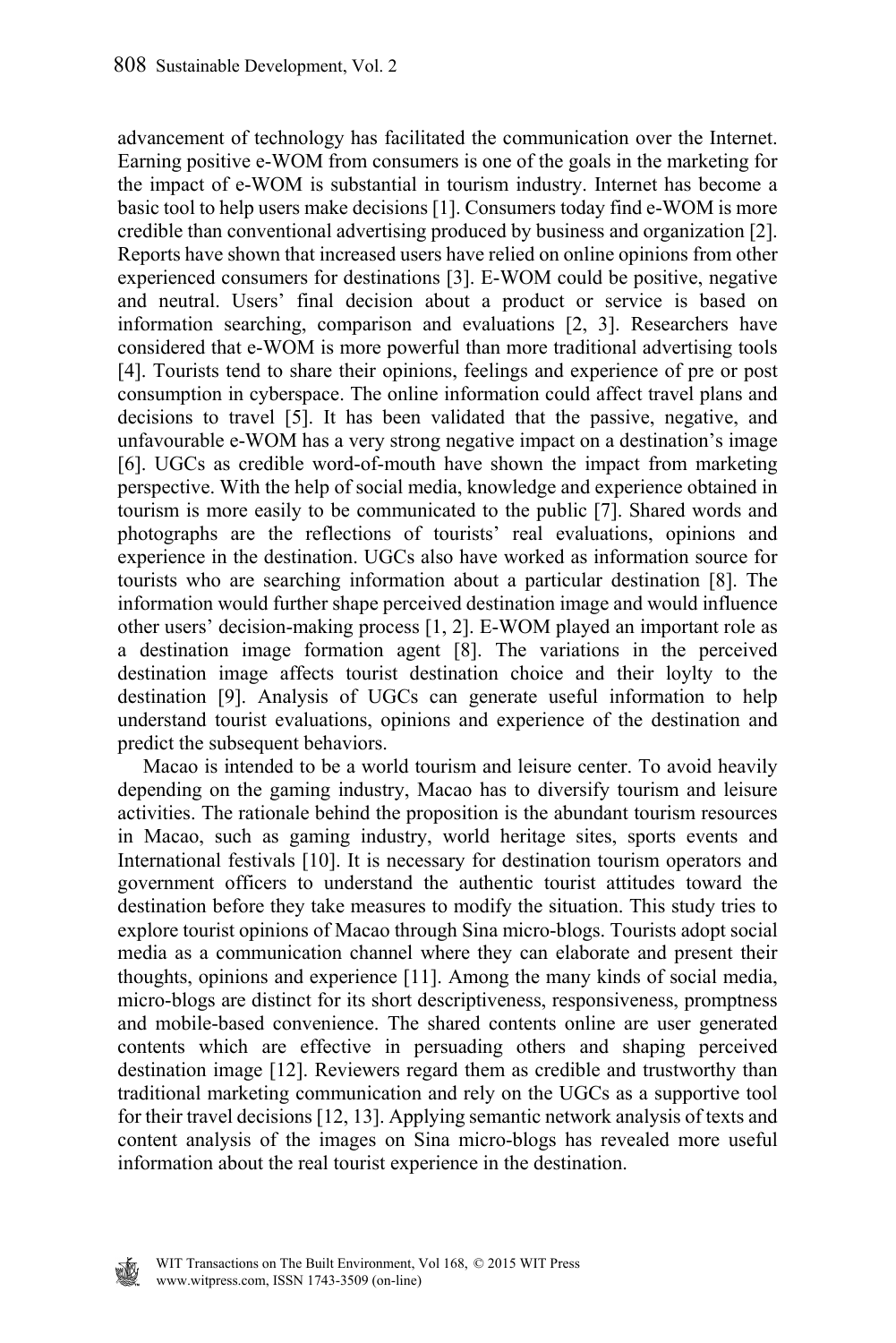## **2 Literature review**

#### **2.1 E-WOM in Sina micro-blogs**

The rise of the new media has provided users many opportunities to communicate their thoughts and opinions in different channels (e.g. online discussion forums, consumer review sites, weblogs, social network sites, etc.) [2, 3]. E-WOM is defined as "all informal communications directed at consumers through Internetbased technology related to the usage or characteristics of particular goods and services, or their sellers" [7]. Users engage in research have validated a range of motives for engaging in e-WOM and the motivation could be linked to the contents of a message [14]. The adoption of the e-WOM and future purchase intention depend on both the features of the e-WOM and the receivers *per se*. The quality of e-WOM, source characteristics, information characteristics, relevance, and completeness are major factors influencing the adoption of e-WOM. Micro-blogs is one of the most popular social media tool due to its short descriptions, immediacy and effective communications. It is featured by the limitation to 140 characters in addition to the maximums of nine pictures [13]. Sina micro-blog has enjoyed the most widely users in China and worked as an outlet where tourists share their travel experience. Users tend to send their thoughts and comments through micro-blogs and they are able to share the information within controlled groups [13]. The micro-blogs are the reflection of the travel experience but also the information source for potential tourists. Posted tourism experience encompasses textual or narratives practices and audio or visual information [15]. Further, other users rely on the information to plan the trip [16].

 Photographs generated by the tourists are different from commercial images. Commercial images tend to embellish the destination, building aesthetic and mystique feelings to stimulate the curiosity and attract tourists [17]. What tourists have read from commercial photos are usually the works from professional photographers [18]. Amplified virtues and shrunken commonplace may present an appealing destination image to the tourists. These commercial images are usually generated by destination marketing organizations [19]. However, user generated photographs are usually have no connections with destination promoters [13]. User-generated photographs are suggested organic in nature and can affect the reviewer's perceptions [20]. The analysis of photographs includes manifest contents (face value) and the latent contents (meanings beyond appearances). Manifest contents are observables features of the images and can be recorded with a high degree of reliability [21]. They are invariant to who reads the images. Latent contents are implicated and interpretive in nature [19, 21]. The understanding of the latent contents requires reading between lines and depends on the cognitive deduction ability of the viewer's [15, 17]. Content analysis can compare the photographs according to the categories, such as attraction, locations, panoramic/ close-up distinction, etc., but may fail to grasp the connection between the message and the senders [21]. The texts information in the micro-blogs has replenished the content analysis of the manifest dimension. The words are statements, random thoughts, opinions/complaints and information sharing [13,

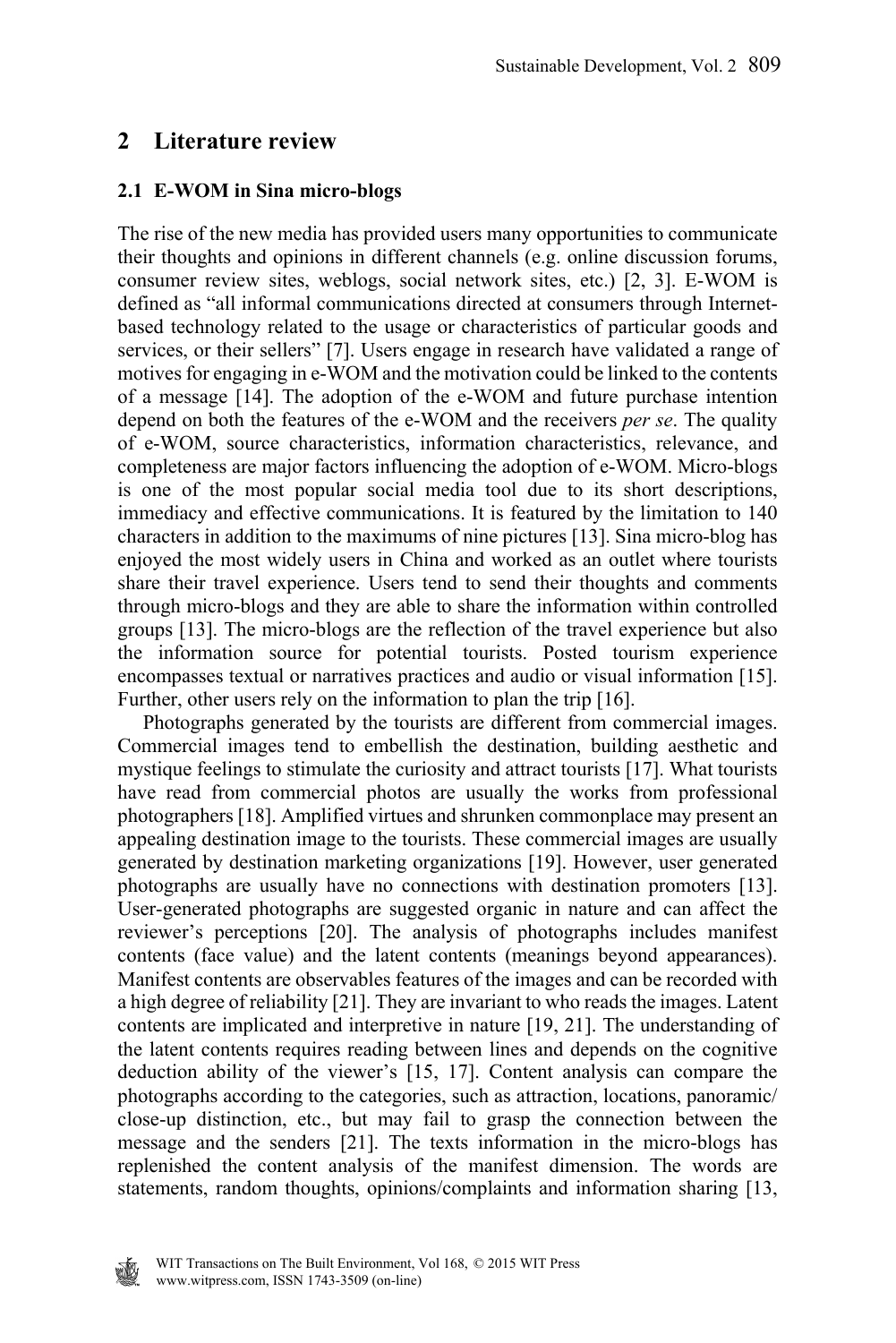17]. Users also include special emotion expressions in the text space to indicate their moods at that moment. The positive words differ in the vividness, pleasantness and novelty [22]. The rational and emotional aspects of the message affect the persuasiveness [23]. The cognitive and affective characteristics of the messages are examined to be associated with subsequent attitudes and behaviors of the reviewers [22, 24, 25]. Cognitive features refer to rational parts of the message and concern about the product attributes such as performance, response to problems, and price-value perceptions. Affective characteristics discuss the distinctness, magnitude of the message and the depth of the theme conveyed in the message. Cognitive or affective characteristics can be found separately or simultaneously in the e-WOM.

#### **2.2 Study background and research objectives**

First the decline of the gaming revenue came to Macao in 2014. Casino revenue in Macao fell 2.6% in 2014 to HK\$332.7 billion [26]. A continuous decline in 2015 has been forecasted. The new normal situation requires Macao to broaden its economy beyond gaming. Indicated by the Lonely Planet, Macao is keeping its position in the top regions to visit in 2015 [10]. Lonely Planet has also suggested that "do not let the casino culture belies Macao' true charms". The second phase of Galaxy Macao would offer world-class hotels, qualified restaurants, bars and lounges, outlets from high-street brands and flagship stores. Studio City is intended to provide The Golden Eye, DC Comics' Batman Dark Flight and Family Entertainment Center. Apart from the modern and luxurious tourism attractions, adventure tourism and world heritage tourism is also available in Macao. Portuguese cuisine is the combination of European, African, Indian and Chinese elements. Thematic events and festivals are held all the year around. To exhibit the outstanding value and authenticity of the history in Macao, Macao government tourism office has suggested tours to promote the experience of Macao. The tours encompass the World Heritage Sites where western cultural and eastern have peacefully coexisted.

 The number of arrivals in Macao has increased from 28 million in 2011 to 31.5 million in 2014. Chinese visitors has accounted for the majority of the tourists. It is necessary for destination market organizations to know the difference between what has been promoted and what has been perceived. Examine the user generated contents would help us to answer the questions. Sina micro-blog is the most important micro-blog platform in China. It owns monthly 143.8 million active users and the daily active users amount to 66.6 million [13]. UGC in Sina microblogs would reveal useful information to illustrate the perceptions of Macao.

 Considering the limitation of quantitative methods measuring destination image and the features of Sina micro-blogs, this research applies qualitative methods to analyze the combination of the texts and photographs. Exploring the reflections of tourism experience online will mirror the actuality of the destination. Hence, the specific objectives of the study were to:

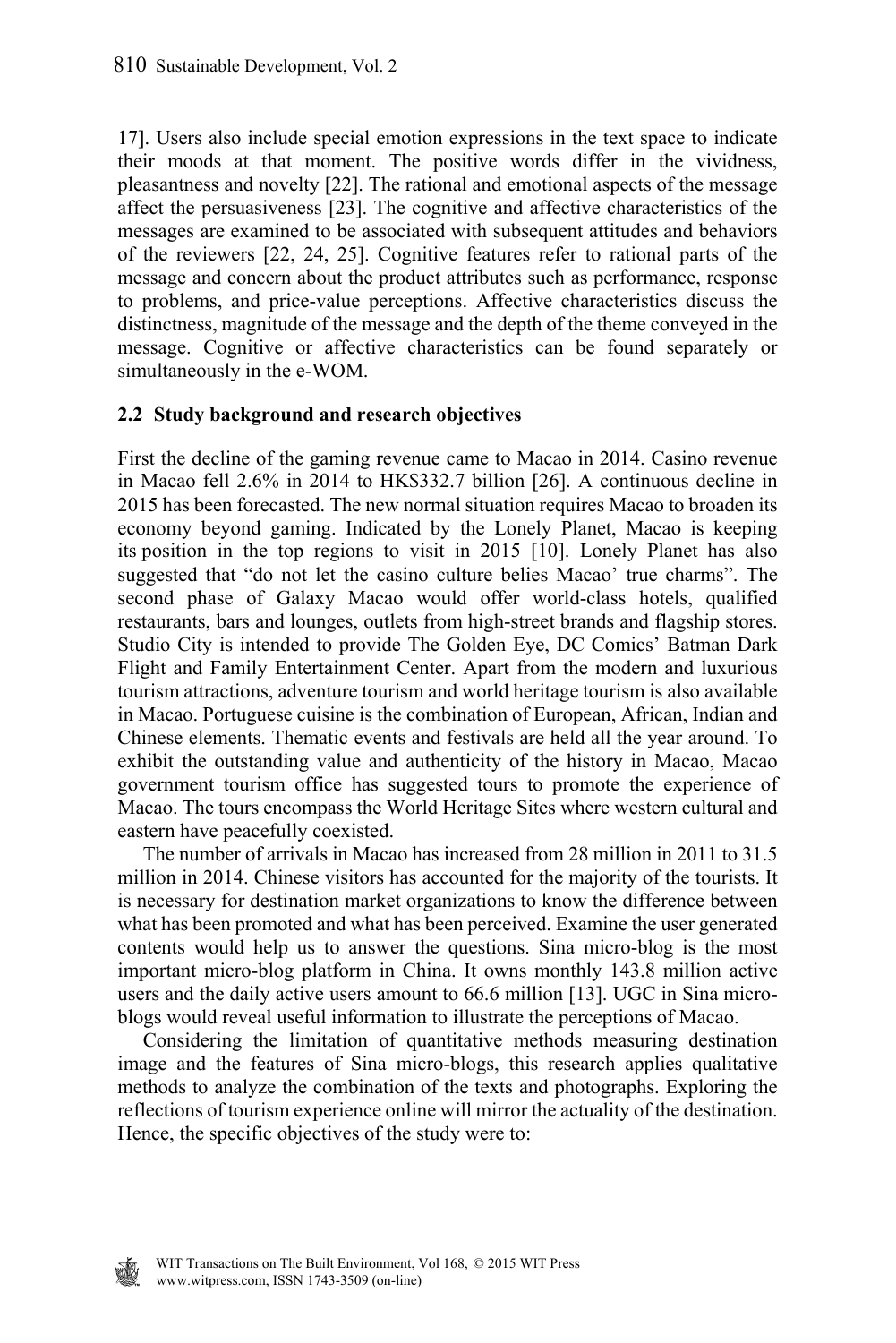- 1. Establish the linkages between the texts and photographs in each post and investigate the reflected tourism experience in Sina micro-blogs through analyzing the frequencies of the words or phrases associated with the destination component of Macao.
- 2. Draw a semantic map based on the analysis and compare the comments or thoughts associated with destination components.

## **3 Methods**

## **3.1 Data collection**

In order to identify "what do Chinese tourists post in Sina micro-blogs about Macao", the sample of micro-blogs was downloaded through an exhaustive search of website. Text data and visual data were retrieved from Sina micro-blog search engine through searching the keywords Macao. After removing the commercial, official posts and non-travel related posts, a total of 628 posts were found from May 12th to 18th. Each post is a sample unit. The textual along with the emoticons, and the photographs were kept for analysis.

#### **3.2 Data analysis**

Semantic network analysis (SNA) can profile the structure of the relationship among various entities within the tweets. This method is useful to find out the topics and concepts under discussion as well as the frequency of topic presentation. In most cases, CATPAC was applied to do the text-mining jobs. Considering that the textual data in our research were all Chinese and the software only supports English, this research has adopted manual analysis conducted by two master students, supervised by an assistant professor. In this study, nodes are the most salient words. They have been identified based on the weighted frequencies. Revisions were made according to the repeated work until all the researchers have reached consensus. Links have been explored based on word co-occurrences within a five-word distance. Centrality refers to the importance of a concept in the network and is measured through a node's total amount of links or the aggregation of the frequencies of co-mentions [27]. The degree to which a word is directly connected to other words that are not directly connected to each other is measured by betweenness. The overall influence of a node is represented by the eigenvector. All these operations could be done by UCINET free version. The semantic network map has been finally drawn out upon the node size (scaled by degree) and tie width (frequency of co-occurrence of a pair of words) [28]. SNA is based on the semantic between lines and is free of validity test. The relationship between the texts and photographs was established based on the cognitive and affective components. Additionally, Semantic network analysis is free from reliability test [29]. The visual images were classified into 11 categorizes based on the destination components.

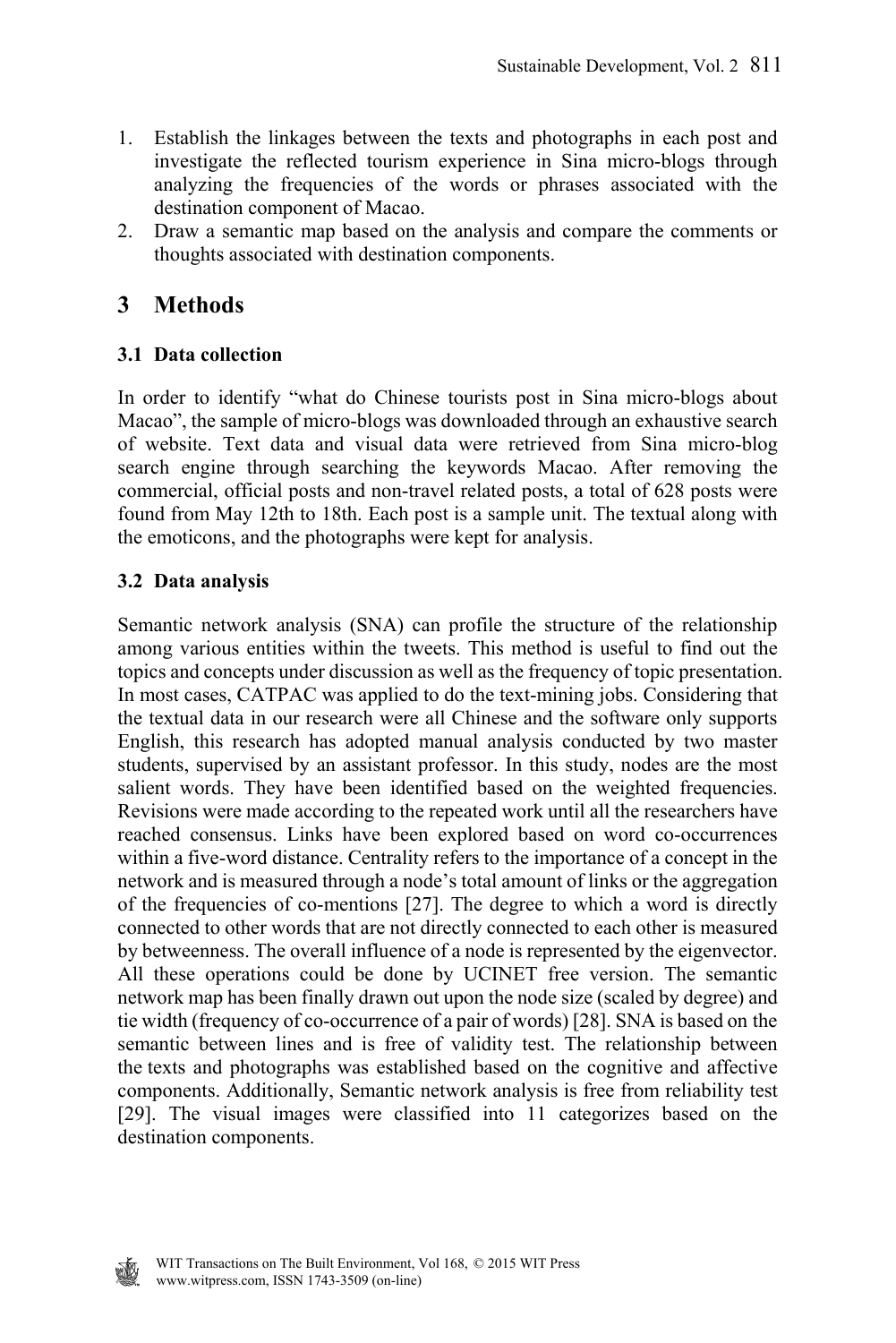## **4 Results and discussion**

### **4.1 Frequency analysis**

Table 1 illustrated the frequencies of the keywords extracted from a total of 628 posts, as the foundation for further work. Frequencies of the words less than fifty have been excluded for further research. The most frequently occurring words are Venetian (335 occurrences), followed by Ruins of St. Paul's (310 occurrences), Senado Square (285 occurrences) and gaming (279 occurrences). A few tourist attractions of Macao World Heritage have shown similar frequencies. Holy House of Merry (125), "Leal Senado" (123) and Cathedral (105) have nearly the same frequencies. The frequencies of Lilau Square (80), Kuan Tai Temple (78), Mount Fortress (75), Casa Garden (74), St. Dominic's Church (73) and Na Tcha Temple (71) does not vary too much.

|                | Word                             | Frequency |    | Word                                 | Frequency |
|----------------|----------------------------------|-----------|----|--------------------------------------|-----------|
| $\mathbf{1}$   | Venetian                         | 335       | 21 | <b>Mount Fortress</b>                | 75        |
| $\overline{2}$ | Ruins of St. Paul's              | 310       | 22 | Casa Garden                          | 74        |
| 3              | Senado Square                    | 285       | 23 | St. Dominic's Church                 | 73        |
| 4              | Gaming                           | 279       | 24 | Pork chop bun                        | 73        |
| 5              | Casino                           | 210       | 25 | Na Tcha Temple                       | 71        |
| 6              | A-Ma Temple                      | 186       | 26 | St. Dominic's Church                 | 69        |
| $\overline{7}$ | Holy House of Merry              | 125       | 27 | Section of the Old City Walls        | 68        |
| 8              | "Leal Senado" Building           | 123       | 28 | Raining                              | 68        |
| 9              | Cathedral                        | 105       | 29 | City of Dream                        | 67        |
| 10             | Visit again                      | 102       | 30 | Too many people                      | 66        |
| 11             | Tai Lei Loi Kei                  | 96        | 31 | Lotus Square                         | 66        |
| 12             | Lisabo & Grand Lisabo            | 96        | 32 | Expensive                            | 65        |
| 13             | Buggy Jump                       | 96        | 33 | Egg tart<br>(Cafe e Nata Margaret's) | 63        |
| 14             | Galaxy                           | 95        | 34 | Roasting                             | 61        |
| 15             | St. Augustine's Church           | 95        | 35 | Portugal cuisine restaurant          | 57        |
| 16             | Koi kei                          | 87        | 36 | Yummy                                | 56        |
| 17             | Skywalk                          | 86        | 37 | Turbojet or Cotai water jet          | 54        |
| 18             | Egg tart<br>(Lord Stow's bakery) | 85        | 38 | Hot                                  | 53        |
| 19             | Lilau Square                     | 80        | 39 | Higher than other place              | 52        |
| 20             | Kuan Tai Temple                  | 78        | 40 | Pastelaria Fong Kei                  | 52        |

Table 1: Top 40 most frequently occurring words.

#### **4.2 Semantic network analysis**

Figure 1 graphically displays the online Macao network, indicating the important words and the words they are connected to. The darker the node is, the greater the frequency is of the node. Ruins of St. Paul's and Venetian can be regarded as the central placement in the network. Node and the degree of the shade in the

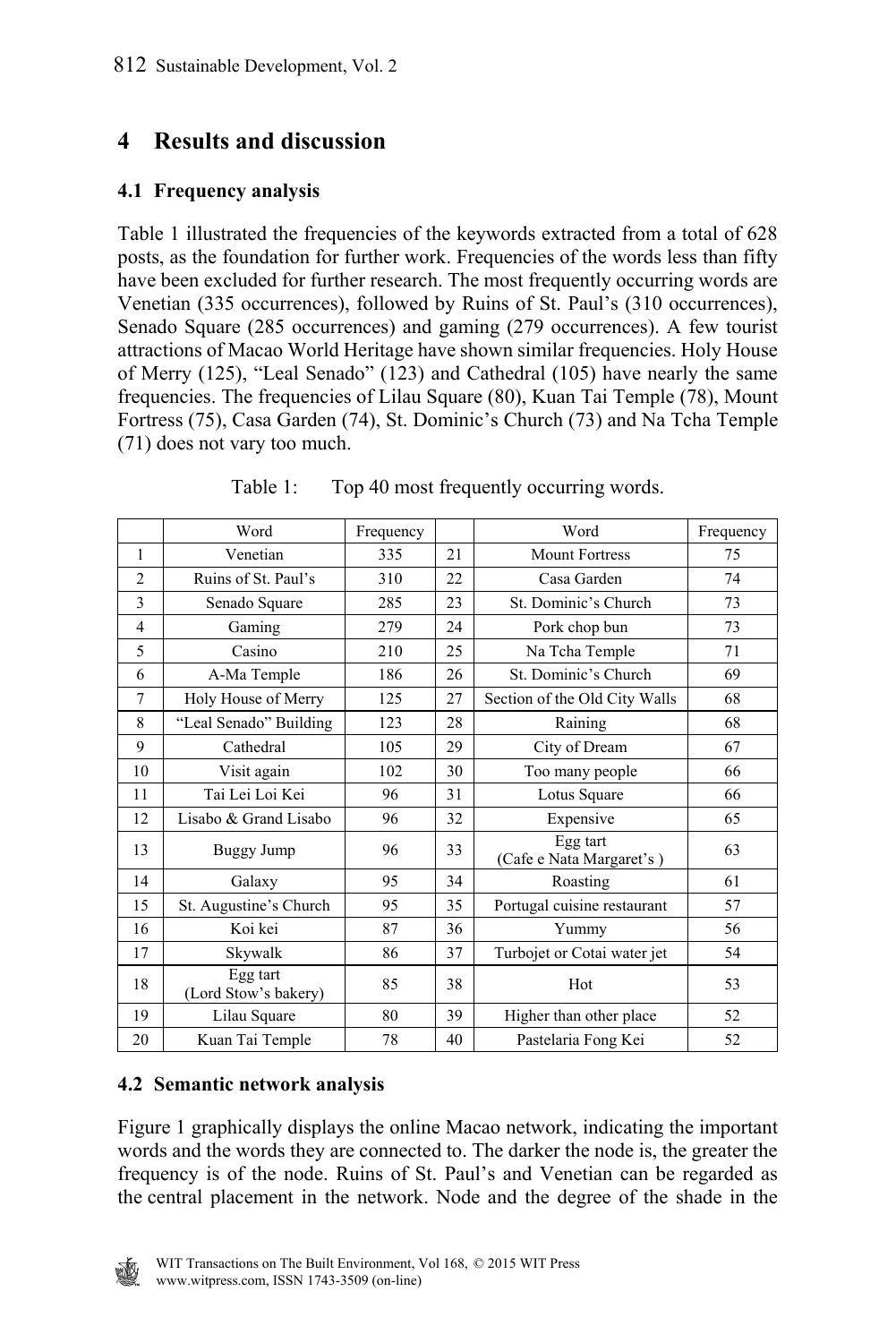figure have revealed the centrality and frequency of occurrence in the network. For example, Ruins of St. Paul's appears more frequently than Mount Fortress and Egg tart (Cafe e Nata Margaret's), as can be seen by the darker shade of the node, but both words are closely connected to Ruins of St. Paul's. It is also worth attention that interconnectedness is indicated in the figure. For example, Pork Chop Bun is both connected with Lisabo & Grand Lisabo and Ruins of St. Paul's. It is obvious that the occurrence of tourist attraction of Macao World Heritage has shown different importance in the figure. Ruins of St. Paul's, followed by Senado Square. Compared with Ruins of St. Pauls' and Senado Square, Holly House of Mercy, St. Dominic's, Cathedral, Dom Pearo V Theatre showed relatively less importance in the network. The occurrence of Macao World Heritage in the microblogs is connected with gaming and entertainment activities as well as sensory adjectives, such as hot and roasting.



Figure 1: Semantic map of Macao in Sina micro-blogs.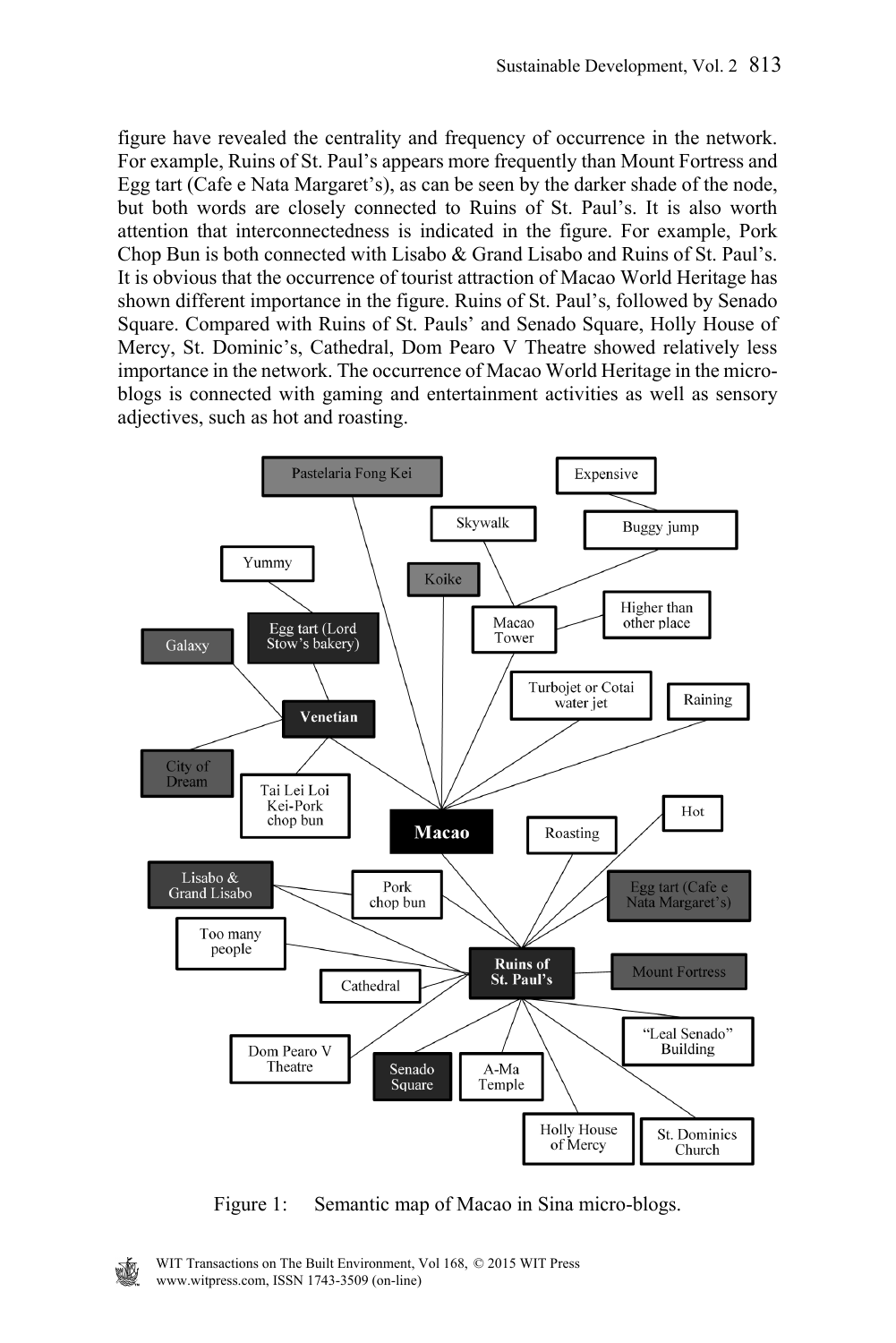The findings of this study have revealed a condensed network structure of the concepts in the Sina micro-blogs. Based on the frequencies of the words and the connectedness of the accordingly nodes, researchers apply the semantic network analysis to profile the connections and importance of the words. The degree of the shades has indicated the importance of the keywords and the thickness of the line has revealed the prominence of connections. Presented nodes of Macao in the Sina micro-blogs have reflected destination components, from common features to uniqueness, such as gaming, World Heritage Sites, local food, shopping, walking and photographing local community. Tourists enjoy the local food here. Pork chop bun and egg tart would be their must-eat. Tourists are positive with the food taste and the price cost effect. Macao tower is associated with adventure tourism, for instance, skywalk and buggy jump. However, tourist may stop due to the price of the buggy jump as can be seen by the connected node: much too expensive. Macao tower is also connected with chance to have a fabulous overview of Macao. Tourists' comment on the weather of Macao (raining and hot), local transportation and visiting experience of particular attractions could also be found in the figure. Popular attractions include Ruins of St. Paul's, Senado Square, St. Dominic's Church and Venetian. Tourists must see casinos in Macao, such as Lisabo & Grand Lisabo, Venetian and Galaxy. The semantic map can help construct a holistic impression of nodes and the connections related to Macao. Their comments and experience of the local transportation, infrastructure, food and beverage all constitute their perceived destination image. The online information not only reflect the experience in the destination but also further work as tourism information and guide other potential tourists behavior such as destination selection process. Destination marketing organizations should be alert about the usefulness and effect of the user-generated contents online, not only for the concern about tourist experience but also for the communication effect of the information.

## **5 Research limits and future suggestions**

Based on the widely used social media application and the dramatic effect of the social media on users, this research has explored tourist attitudes' toward Macao. However, this research has not taken the factors of users into consideration. The data used in the research are all secondary data from Sina micro-blogs. Considering the wide range of users, the tweets in the research may only represent a relatively small proportion of all Chinese tourists to Macao. Moreover, microblog is only one of the social media network in China. Information from information channels has not considered. For instance, Wechat has 549 million active users. However, the function of Wechat has placed the post which could only be shared to the contacts. Due to the accessibility of data analysis software, this research has not generated the figure measuring the network density and the Gini-coefficient indicating the word concentration of a few words. Future researches are suggested to aim at conducting the relationship of the demographic features of the users and generated contents. It would provide information about the links between specific groups of tourists and their travel preferences.

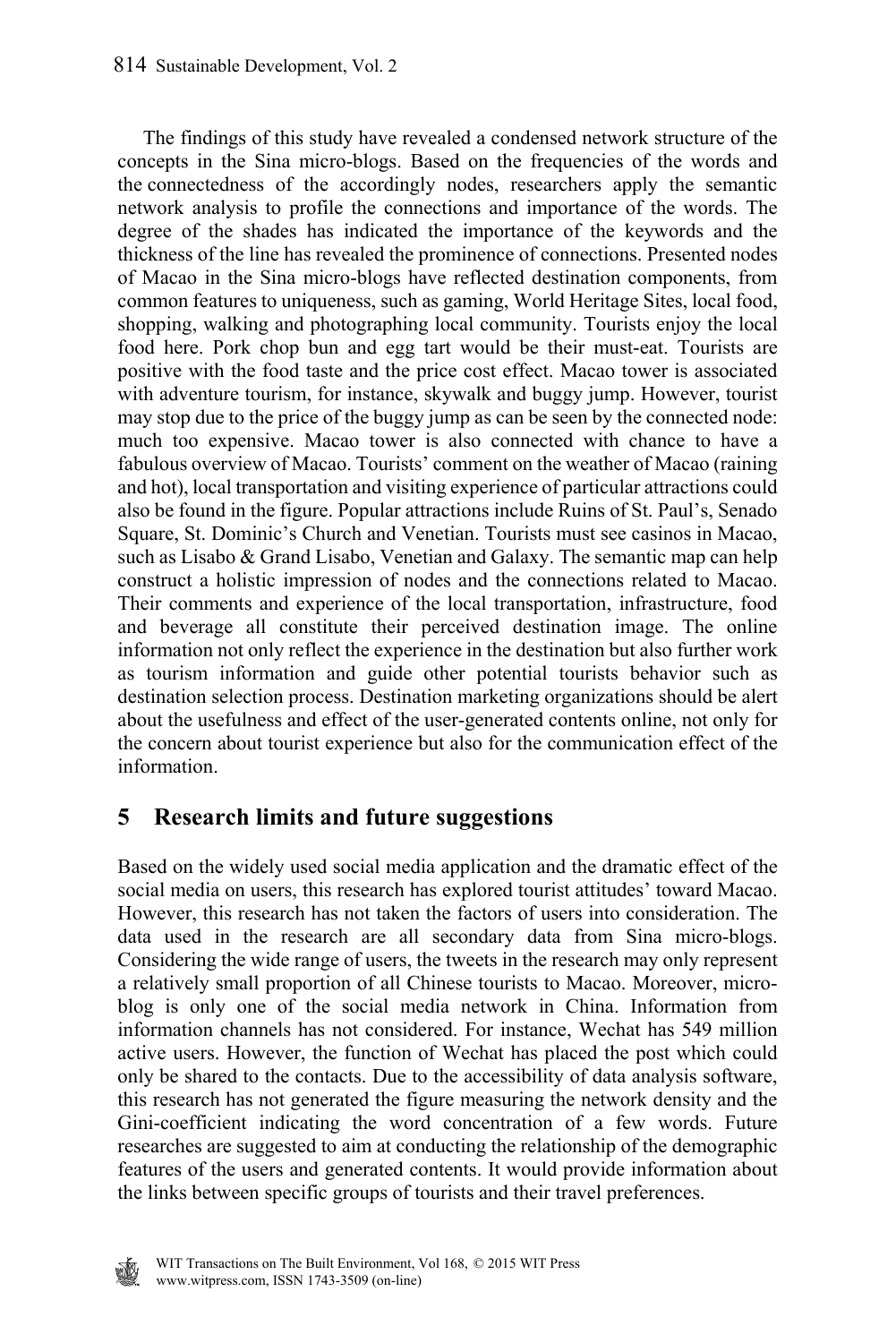## **References**

- [1] Sparrow, B., Liu, J., Wegner, D.M., Google effects on memory: cognitive consequences of having information at our fingertips. *Science* 333(6043), pp. 776–778, 2011.
- [2] Xiang, Z., Gretzel, U., Role of social media in online travel information search. *Tourism Manage*. 31(2), pp. 179–188, 2010.
- [3] Wang, D., Park, S., Fesenmaier, D.R., The role of smartphones in mediating the touristic experience. *Journal of Travel Research* 51(4), pp. 371–387, 2012.
- [4] O'Reilly, T., What is Web 2.0: design patterns and business models for the next generation of software. *Communications Strategies* 1, p. 17, 2007.
- [5] Zehrer, A., Crotts, J.C., Magnini, V.P., The perceived usefulness of blog postings: an extension of the expectancy-disconfirmation paradigm. *Tourism Management* 32(1), pp. 106–113, 2011.
- [6] R. Grewal, T.W. Cline, A. Davies., Early-entrant advantages, word of mouth communication, brand similarity, and the consumer's decisionmaking process. *Journal of Consumer Psychology* 13(3), pp. 187–197, 2003.
- [7] Goldenberg, J., Libai, B., Muller, E., Talk of the network: A complex systems look at the underlying process of word-of-mouth. *Marketing Letters* 12(3), pp. 211–223, 2001.
- [8] Tseng, C., Wu, B., Morrison, A.M., Zhang, J., Chen, Y.-C., Travel blogs on China as destination image formation agent: A qualitative analysis using Leximancer. *Tourism Management* 46, pp. 347–358, 2015.
- [9] Daugherty, T., Eastin, M.S., Bright, L., Exploring consumer motivations for creating user-generated content. *American Academy of Advertising* 8(2), pp. 16–25, 2010.
- [10] MGTO, http://en.Macaotourism.gov.mo/index.php.
- [11] Green, C., Lim, S.Y., Seo, W.J., Sung, Y., Effects of cultural exposure through pre-event media. *Journal of Sport & Tourism* 15(1), pp. 89–102, 2010.
- [12] McCartney, G., Butler, R., Bennett, M., A strategic use of the communication mix in the destination image-formation process. *Journal of Travel Research* 47(2), pp. 183–196, 2008.
- [13] He, Y., Tan, J., Study on SINA micro-blog personalized recommendation based on semantic network. *Expert Systems with Applications* 42(10), pp. 4797–4804, 2015.
- [14] Kim, S., Na, E.-K., Ryu, M.-H., Factors affecting user participation in video UCC (user-created contents) service. In Proceeding of the third communities and technologies conference. Michigan State University, pp. 209–224, London: Springer, 2007.
- [15] Munar, A.M.A., Jacobsen, J.K.S., Motivations for sharing tourism experiences through social media. *Tourism Management* 43, pp. 46–54, 2014.